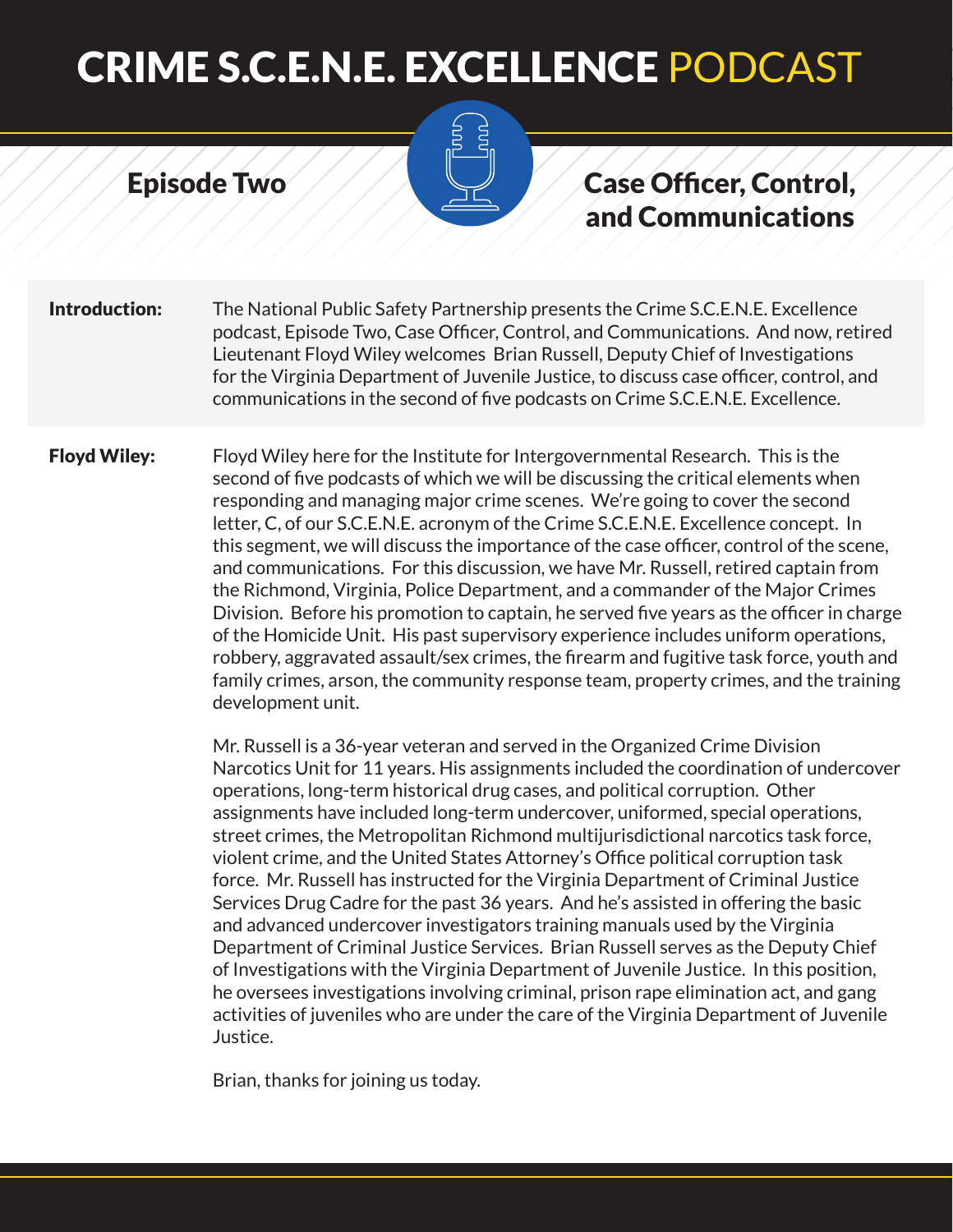

#### Case Officer, Control, and Communications

**Brian Russell:** Hey Floyd, thanks for having me. I really appreciate it.

Episode Two

- **Floyd Wiley:** Listen, it's a pleasure to have some time with you today. Brian, from your past experience, let's start off our discussion with the case officer's responsibility when they navigate the initial response of a violent crime scene, but then let's move into the importance of control of the scene, and we'll finish off with this segment on communications on the crime scene and transference of chain of command. Does that sound good for you? A good format?
- **Brian Russell:** Yeah, that sounds like a great format, Floyd.

#### **Floyd Wiley:** Great. So let's kick off with the case officer, Brian.

**Brian Russell:** The initial, actually first, responding officer is the initial case officer assigned to that particular scene. Now through the process, there's going to be several other case officers as the chain of command and control switch as personnel and resources start to respond to the scene to assist the initial investigating officer or responding officer to that scene. As a case officer, basically you're the first person on the scene. You're the incident commander in charge until a supervisor arrives. And it's your responsibility to take control of that crime scene until properly relieved. Knowing your authority and maintaining situational awareness is paramount to controlling the crime scene. Obviously, you have to maintain clear and precise communications with responding units to supervision.

> So let's just talk about the first respondent case officer right off the start. You get the call for service, you respond to the scene, you arrive at the scene safely. That's the most important thing. And then you're doing an evaluation of what you're dealing with upon your arrival to the scene. And the first thing is, is that what do you believe has taken place? What type of crime? Do you have multiple victims? Do you have an evidence crime scene that's many blocks or is it in a contained area? And what is the magnitude of the problem? And what I mean by that is, is that you could have an active crime actually taking place or an active shooter taking place. So you have to be aware of what the magnitude is and what resources you're going to need to secure that scene or deal with the threat, so to say, if it's an active crime scene.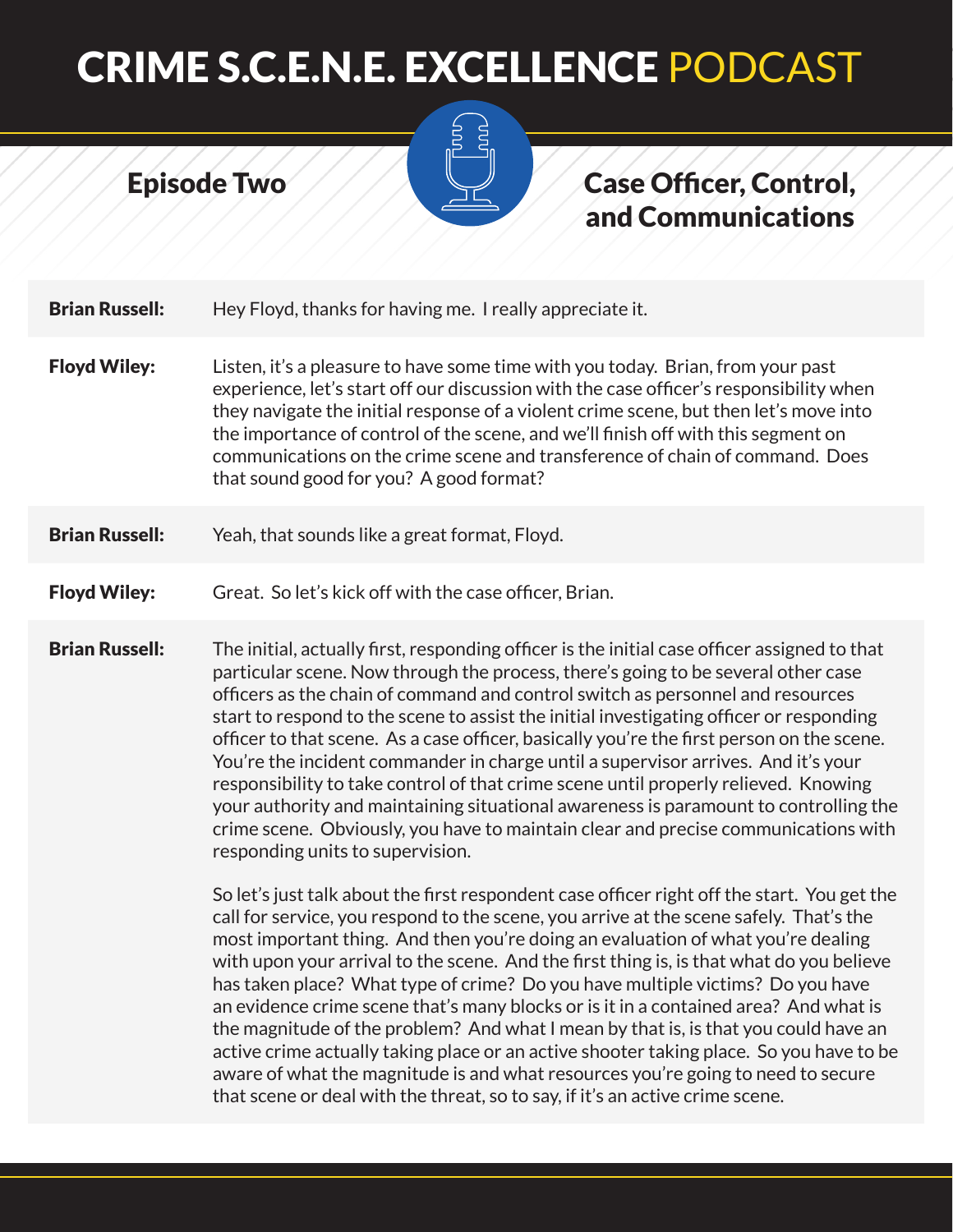Episode Two

#### Case Officer, Control, and Communications

| <b>Floyd Wiley:</b> | Let me ask you a question, you mentioned earlier about the case officer being an      |
|---------------------|---------------------------------------------------------------------------------------|
|                     | incident commander, sometimes patrol officers sometimes are intimidated by that       |
|                     | word, the incident commander. Can we just touch on exactly what that means and        |
|                     | how important it is to establish that you're the one that's actually charged, is that |
|                     | case officer?                                                                         |

**Brian Russell:** Yes. A lot of times what happens and what I have seen in my career is that somebody's not present on the scene, tries to direct personnel from not being present on the scene, which creates problems. So that actual officer is the incident commander and he or she is on the scene there, they should be directing any kind of additional officers to where they need to go, what areas need to be secured, getting the basic information out, if their suspects having been identified or you're looking for a certain vehicle or whatever it may be, and determine how many officers you're going to need to secure that scene.

#### Floyd Wiley: Exactly. And so even if you're a junior officer, yes, you're going to try and communicate with supervision, but you are in charge of that scene. It's yours.

#### **Brian Russell:** Correct. You are in charge until you're relieved by a supervisor. And then later on somebody from the investigative unit that responds to that scene.

Floyd Wiley: Right. So in terms of controlling that scene now, so you're the case officer, you're onscene, you're the incident commander. Now it's your responsibility to take control. Let's talk about that.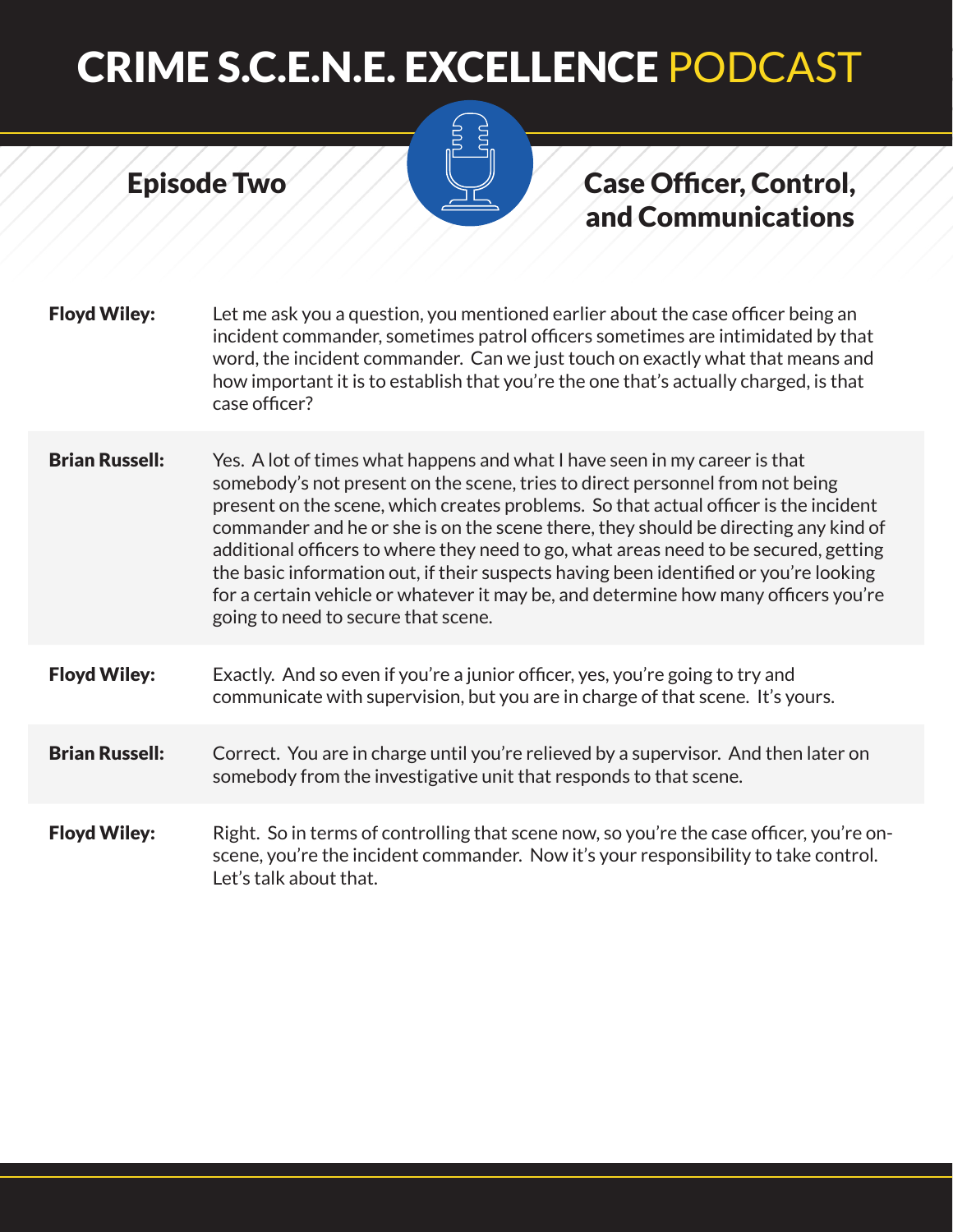# **Pou**

Episode Two

### Case Officer, Control, and Communications

| <b>Brian Russell:</b> | Yeah. Obviously, you have to take control and here's the thing, when you get to the<br>scene, it is paramount that the safety of the individuals at that scene are the most<br>important thing. The first thing that we need to determine is does first aid need to<br>be rendered? Does fire need to be called? Does EMS need to be called? You actually<br>have to perform life support or CPR on the individual victim if it's a gunshot or if it's<br>a violent crime to make sure that you can stabilize him until other personnel arrives.<br>That's going to be the most important thing at the scene with a victim. But there also<br>could be other potential dangers at the scene that you're not aware of. You have gas<br>leaks, you could have a bomb situation, you could have a car that was involved in an<br>accident, that's leaking gas. You have to be aware of that. You could have power lines<br>down. So you have to make that assessment of your environment to make sure that<br>anybody else coming into those scenes can come in there safely. |
|-----------------------|----------------------------------------------------------------------------------------------------------------------------------------------------------------------------------------------------------------------------------------------------------------------------------------------------------------------------------------------------------------------------------------------------------------------------------------------------------------------------------------------------------------------------------------------------------------------------------------------------------------------------------------------------------------------------------------------------------------------------------------------------------------------------------------------------------------------------------------------------------------------------------------------------------------------------------------------------------------------------------------------------------------------------------------------------------------------------|
| <b>Floyd Wiley:</b>   | Right. So in doing that, that's like a lot of responsibility for one person. And so when<br>that case officer gets there, and let's just use that junior officer, at that point in time<br>should be calling for backup. But when people come trying to assign people to those<br>other responsibilities so that they can be a force-multiplier while he's gathering the<br>most important information through note taking, to be able to pass on to supervision,<br>right?                                                                                                                                                                                                                                                                                                                                                                                                                                                                                                                                                                                                |
| <b>Brian Russell:</b> | Correct. A lot of times, dispatch will actually assist in kind of rendering assistance<br>or additional officers to that scene based on the information they're getting from<br>the E9-1-1 caller. It's probably highly unusual that if you get a call of a shooting or<br>a homicide or an active shooter that you're only going to have one officer respond<br>to that scene. More than likely, you're going to have multiple officers responding to<br>that scene. And somebody needs to take charge. Somebody needs to be in charge.<br>That usually should be the initial log officer to that call would take command of that<br>particular scene until relieved.                                                                                                                                                                                                                                                                                                                                                                                                     |
| <b>Floyd Wiley:</b>   | I got you. We're trying to control the scene and put the necessary people in place and<br>the resources in place. So part of that is going to be also number one, detaining any<br>suspects that are there. Once we've got the scene safe, we've got medical coming if<br>there's an injured individual on-site, we provided medical. But the other portion is<br>how do we start to detain or to communicate with witnesses, if you will, knowing our<br>authority, how do we deal with that?                                                                                                                                                                                                                                                                                                                                                                                                                                                                                                                                                                             |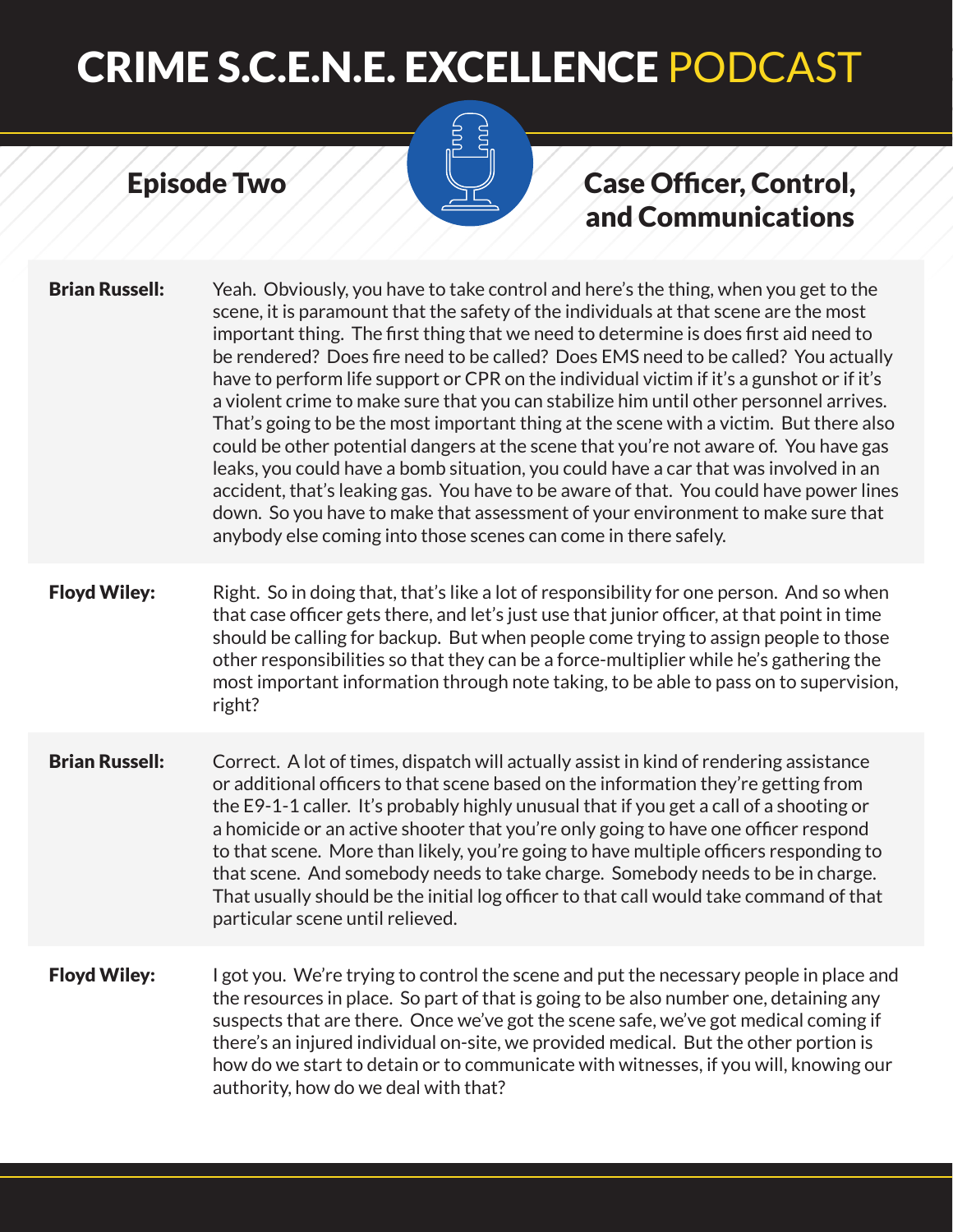#### Episode Two



**Brian Russell:** Depending on the scene, that could be extremely difficult. I have been on scenes in the past where the family members start arriving to the scene if it's a homicide victim, or if it's an individual that has been shot or received a serious injury. Obviously, those individuals are going to be upset. And initially what happens is that they, especially in homicide cases, at those crime scenes, it gets a little hectic because those individuals want to enter that particular crime scene because they're in disbelief that one of their relatives has been shot or, God forbid, is a victim of a homicide. So you're going to have an emotional family arriving at the scene. Depending on what time of day it is, you're going to have other members of the community that could be out there.

> In particular, I remember working a homicide where a gentleman got shot as kids were getting off a bus. We had that to deal with. Things that I think hampers investigations is that witnesses don't want to cooperate. The first part of that process is, and like you said, Floyd, is that we need to identify those particular witnesses the best we can at those particular scenes. There's a lot of things you can do. Obviously, you can do a canvas. Witnesses are there at the scene, hopefully the community or people in those communities will step up and start providing information. If you can't hold them at the scene, obviously, if they're a witness, you can't take them into custody and hold them at the scene. You have to do the best you can with trying to convince the individual to stay at the scene, at least until an investigator or detective arrives to interview them or if they don't want to at the scene, and they're talking, it's extremely important that you document those statements that that particular witnesses is telling you.

> And I will tell you nowadays, the thing that helps the most is body-worn cameras. You have that body-worn camera on, if they don't want to identify themselves or they don't want to provide information or contact information, at the least, you're going to have a video of that individual that the investigator can come back at a later date and try to identify those particular individuals.

**Floyd Wiley:** Right. And it also comes down to strong interpersonal skills when making contact, because knowing your authority, like you said, you can't detain the witnesses. If it's a suspect, we can detain and arrest him, but we can't detain the witness. So it really comes down to us being skillful in our craft of communications.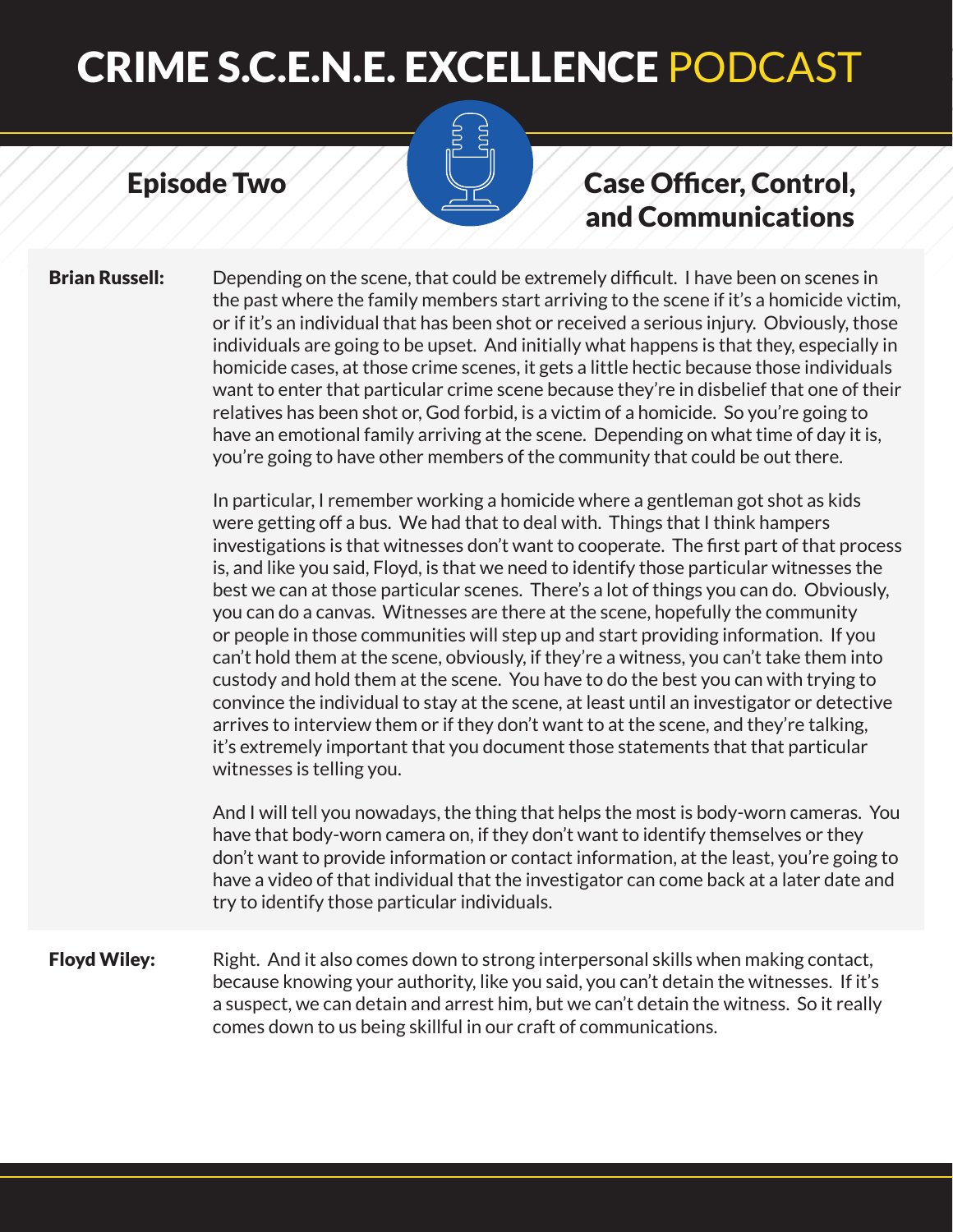Episode Two

#### Case Officer, Control, and Communications

- **Brian Russell:** Correct. The officers need to be aware at the scene is license plate numbers are important. You have an LPR run that through there to record the license plate numbers. And at least there's something, give the investigator something to go back and follow up on. You see him go into a residence. That's 123 Main Street. Well make a note of that. And I can tell you that documentation is extremely important when the investigator has to follow up, especially with those witnesses that are uncooperative at this point and don't want to identify themselves or come forward.
- **Floyd Wiley:** Got you. So let's move on to communications, making sure we have clear and concise communications from the responding units that are going there, to the case officer and supervision. Let's talk about that chain of events.
- **Brian Russell:** A lot of times what happens when you change command, you're going to have the initial officer that responds to the scene. That's going to be the initial case officer that we're talking about. The uniformed officer. You're going to have a supervisor arrive at the scene, and usually it's going to be a first-line supervisor, sergeant, so to say, that will take over control of that particular scene. You are going to have other arriving units coming to that scene, depending on what the situation is. At the least, you're going to have an investigative team that's going to come out there and probably a forensics team that's going to come out there.

So basically, you gather as much information as you can for the initial case officer, who is a uniform officer, put it together, and then start disseminating it right to the initial case officer at the scene, which is the uniform officer, and get as much information as I can being an investigative supervisor. So, I had direct knowledge of what the individual was telling me. The sergeant's responsibility at that scene could have limited information and do limited things, but they're basically in control of that scene to make sure that the other officers are assigned tasks and get relieved and look out for the protection of that particular crime scene.

**Floyd Wiley:** Right. And so let me ask you about, as far as the radio traffic, can you discuss what that kind of should look like?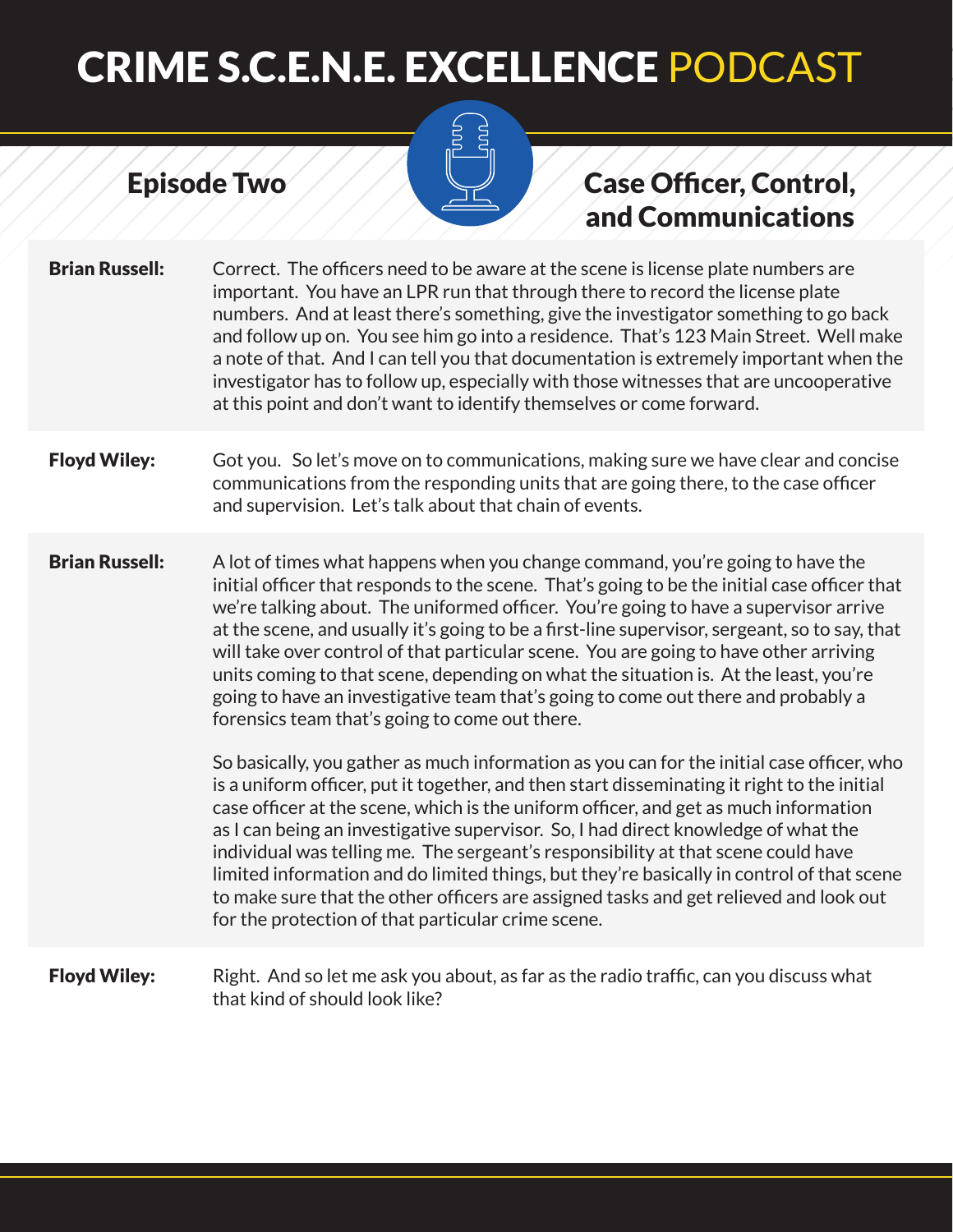#### Episode Two



#### Case Officer, Control, and Communications

**Brian Russell:** What I've seen before is, if you have an active scene or a major scene where it's a high-profile homicide or some kind of serious violent crime, what happens is that officers and especially supervisors want information right away. I get it. They have to do notifications, but the problem is when you talk about communication, is that a lot of times that's initial information that's being passed on is incorrect. And people are making decisions and deploying individuals based on incorrect information. My best advice I can tell you is just to slow it down. You have that scene secured. You gather as much information as you can. A lot of times in departments I have seen and especially when I was in Richmond, we used a briefing sheet to record that information. So we could actually disseminate it in a way that not only was written, but officers didn't forget what information they should be looking for at that particular scene.

> And now you're going to have the investigative unit show up. At that point, the case officer and the command of that crime scene will change. It will change from uniform operations, who did the initial response to that scene, and now it's going to be the investigators that are in charge of that scene. And you're going to have forensic investigators. They all need to be briefed. You're probably more than likely going to have supervision and command staff that's going to show up at the scene. Those briefings should not be done by that initial officer. They should be done by a shift commander or lieutenant or a captain after all the information is gathered. Usually the investigative supervisor would brief the command staff. I did not like doing multiple briefings at the scene as individuals arrived. I said, "Hey, we're going to just slow down here. In about 20 minutes, when everybody arrives, it's coming, I will give a briefing." That kind of slowed things down and gave the investigators or the investigative case officer the time to gather information and give it to me and then I could actually brief them all at the same time.

Floyd Wiley: Got you. So, Brian, I'm going to take you in this direction, in terms of the communication, I want to talk about the chain of command as far as like the supervision and responding units monitoring the radio traffic, as it is a priority call and responding units should avoid stepping on each other during this priority radio traffic.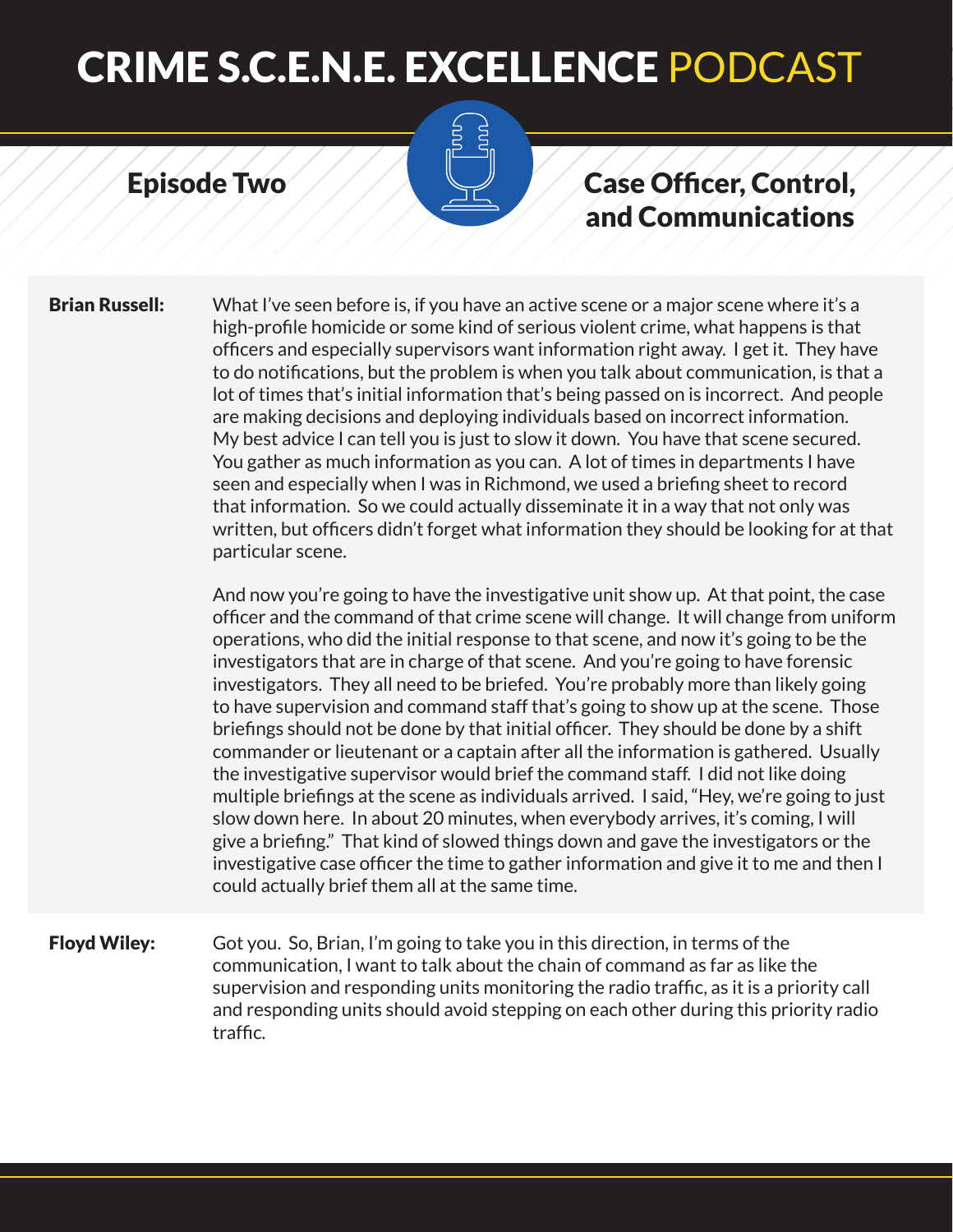

Episode Two

### Case Officer, Control, and Communications

| <b>Brian Russell:</b> | Yeah. I'll agree with that. When you have a scene like that, obviously, there's going to<br>be some excitement by the officers.                                                                                                                                                                                                                                                                                                                                                                                                                                                                                                         |
|-----------------------|-----------------------------------------------------------------------------------------------------------------------------------------------------------------------------------------------------------------------------------------------------------------------------------------------------------------------------------------------------------------------------------------------------------------------------------------------------------------------------------------------------------------------------------------------------------------------------------------------------------------------------------------|
| <b>Floyd Wiley:</b>   | We've all heard it, right?                                                                                                                                                                                                                                                                                                                                                                                                                                                                                                                                                                                                              |
| <b>Brian Russell:</b> | Yeah. We've all heard stories. Usually what happens is and it should be a good<br>protocol that once that initial officer arrives on that scene, dispatch should hold the<br>air for that officer to make that assessment, to make sure that there's no threats. If<br>medical or fire personnel are needed to get those individuals rolling because of the<br>safety of the community and the neighborhood and, or the life of the victim is utmost<br>important. So there shouldn't be all this chatter on the radio. Dispatch needs to just<br>hold it until that initial officer actually releases the channel for regular traffic. |
| <b>Floyd Wiley:</b>   | Right. Some units can just use their MDT to communicate to dispatch that they're en<br>route to that location, right?                                                                                                                                                                                                                                                                                                                                                                                                                                                                                                                   |
| <b>Brian Russell:</b> | Correct.                                                                                                                                                                                                                                                                                                                                                                                                                                                                                                                                                                                                                                |
| <b>Floyd Wiley:</b>   | Then the other thing is sometimes you will find that, before all units are in place and<br>we've kind of got this thing, we're starting to get it organized, that sometimes you'll<br>hear people try to switch the frequency over to a separate frequency without making<br>sure everyone's on. Can we speak to that?                                                                                                                                                                                                                                                                                                                  |
| <b>Brian Russell:</b> | Yeah, that happens quite a bit, especially if you have an active incident where you're<br>taking that particular incident and transferring it over to another channel to resume<br>regular operations on the initial channel. Good practices, dispatch should tone out<br>over the radio that if there's an incident at 123 Main Street, that all individuals on<br>the scene will switch from channel five to channel seven. And that needs to be toned<br>out on every channel within the district or whatever channel that you're particularly<br>using.                                                                             |